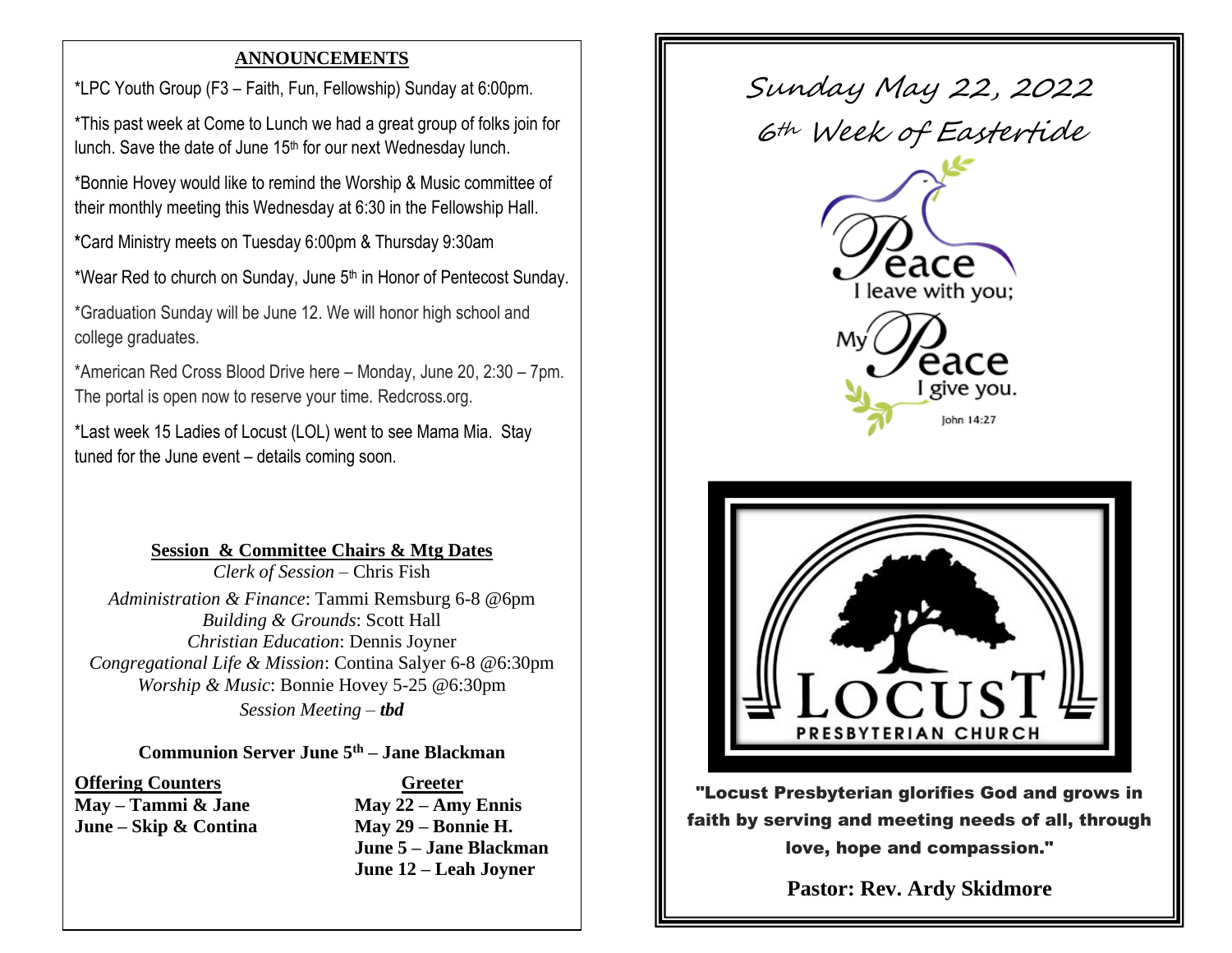**Welcome and Announcements Rev. Ardy Skidmore**

**Choral Introit** Trust and Obey **LPC Choir**

**Call to Worship:**

ONE: Cry out with joy to the Lord, all the earth **ALL: Worship the Lord with gladness** ONE: Come into God's presence with singing! **ALL: We belong to the Lord, who made us** ONE: Give thanks and call upon the name of the Lord **ALL: We are God's people and the sheep of God's pasture**

**Morning Prayer**

**Children's Message:**

**\*Hymn: #302 I Danced in the Morning**

**Call to Confession**

**Prayer of Confession: God of grace, in Jesus Christ, you have given us access to come before you in humility and truth. In Jesus Christ, you have shown us mercy for our sins. In humility we confess our reluctance to live in that mercy and grace. In truth, we wander from your will and turn our back on your commandments. In love, you forgave us and call on us to do so to others. In love, you hear our confessions and offer us daily mercies, abundant grace and the promise of eternity with you. Hear the silent cries of our hearts.**

**Assurance of Pardon**

**Psalm 67**

**Prayer of Illumination**

**Scripture:** Revelation 21:10,21: 22-22:5 John 14:23-29

**Sermon: "Thin places"** Rev. Skidmore

**Anthem:** Living for Jesus LPC Choir

**\* Affirmation of Faith (unision) Apostles Creed** 

**I** *BELIEVE in God the Father Almighty, Maker of heaven and earth, And in Jesus Christ his only Son our Lord***; who was conceived by the Holy Ghost, born of the Virgin Mary, suffered under Pontius Pilate, was crucified, dead, and buried; he descended into hell; the third day he rose again from the dead; he ascended into heaven, and sitteth on the right hand of God the Father Almighty; from thence he shall come to judge the quick and the dead. I believe in the Holy Ghost; the holy catholic Church; the communion of saints; the forgiveness of sins; the resurrection of the body; and the life everlasting. Amen.**

**\*Hymn: #149 The Head That Once Was Crowned**

### **Prayers of the People and The Lord's Prayer**

 **\*Doxology-** Praise God, from whom all blessings flow; Praise Him all creatures here below Praise Him above, ye heavenly host; Praise Father, Son, and Holy Ghost. Amen

## **\*Charge & Benediction**

**\*Sending Song – to the tune of "Jesus Christ is Risen Today" – "Hail, the Lord of earth and heaven! Alleluia! Praise to You by both be given; Alleluia! Every knee to You shall bow, Alleluia! Risen Christ, triumphant now, Alleluia!"**

† ϯ

Accompanist: Tim Brown Choir Director: Bob Remsburg

**Pastor: Rev. Ardy Skidmore**

**[revardylpc@gmail.com](mailto:revardylpc@gmail.com) Church office: 704.888.4339-PO Box 277, Locust, NC 28097**

## **Prayer Concerns:**

**Our Pastor Ardy Skidmore, Our Nation, Our Police, Our Military, Conflict in Ukraine, People of Afghanistan, Glenda Love, Virginia Hartsell, Bill Dehn, Gay Troutman, Michael & Peggy Longhurst, David Hartsell, Kay Howell, Susie Shoemaker,**